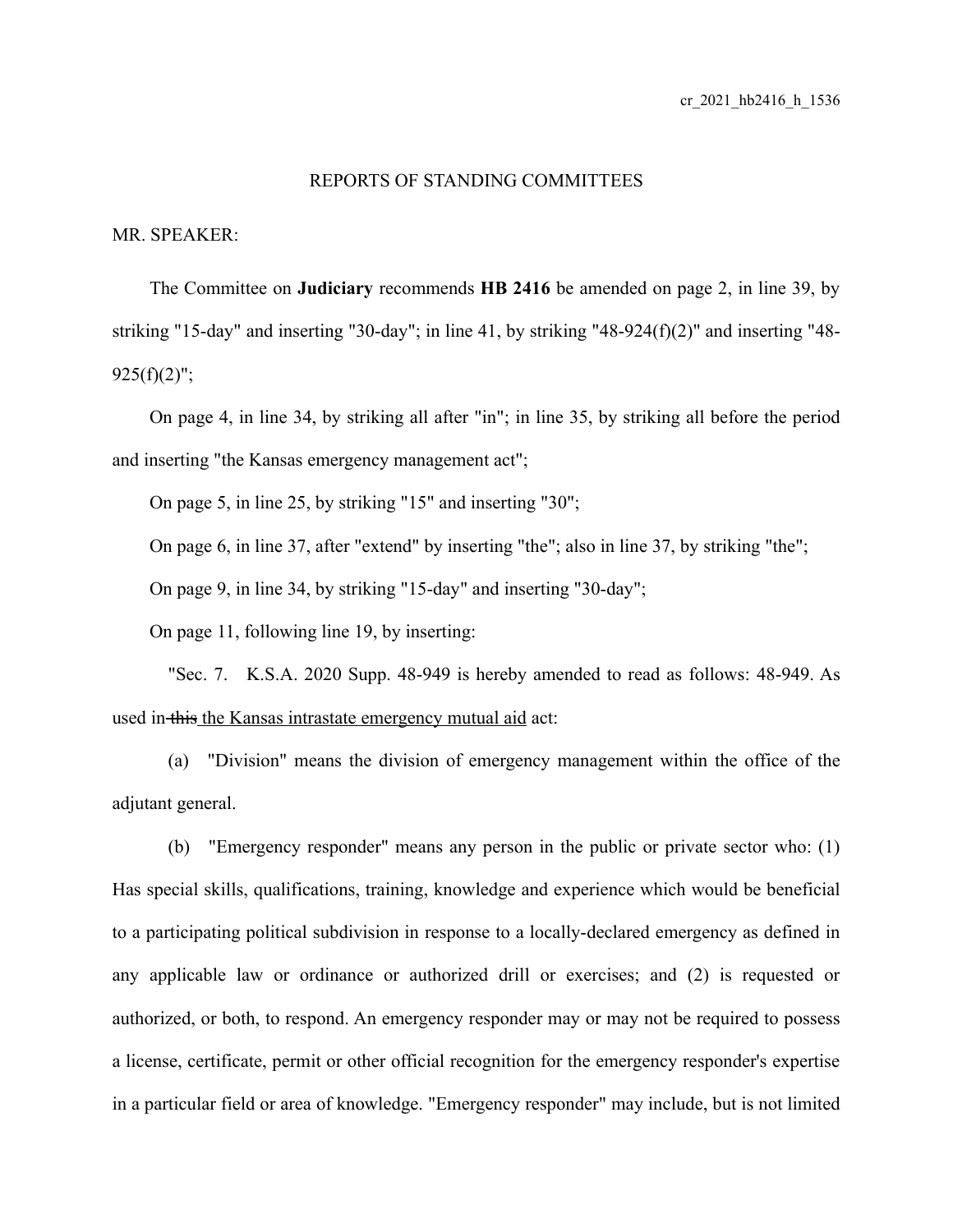to, the following: Law enforcement officers,—fire fighters firefighters, 911 dispatch center personnel, emergency medical services personnel, physicians, nurses, public health personnel, emergency management personnel, public works personnel and persons with skills or training in operating specialized equipment or other skills needed to provide aid in a declared emergency.

Sec. 8. K.S.A. 75-3711 is hereby amended to read as follows: 75-3711. (a) The governor shall:

(1) Hear and determine appeals by any state agency from final decisions or final actions of the secretary of administration or the director of computer services.

(2) Approve, modify and approve or reject proposed rules and regulations submitted by the secretary of administration as provided in K.S.A. 75-3706, and amendments thereto.

(3) Make allocations to, and approve expenditures by a state agency, from any appropriations to the governor for that purpose, of funds for unanticipated and unbudgeted needs, under guidelines and limitations prescribed by K.S.A. 75-3711c, and amendments thereto, or other legislative enactment enhancing or altering K.S.A. 75-3711c, and amendments thereto.

(4) Exercise powers and perform functions specified for the state finance council or governor by the Kansas civil service act.

(b) (1) The chairperson and five or more other members of the state finance council shall constitute a quorum. Approval by the governor and approval by a majority vote of the legislative members of the state finance council shall govern, unless a unanimous vote is required by statute in any particular case.

(2) Whenever a matter is to be acted on by the state finance council and a unanimous vote is required to approve the particular matter by K.S.A. 48-924, 75-3713, 75-3713b or 75- 3713c, and amendments thereto, or by any other statute, each member who is unable to attend the meeting at which the matter was voted on, may vote on the motion by written absentee vote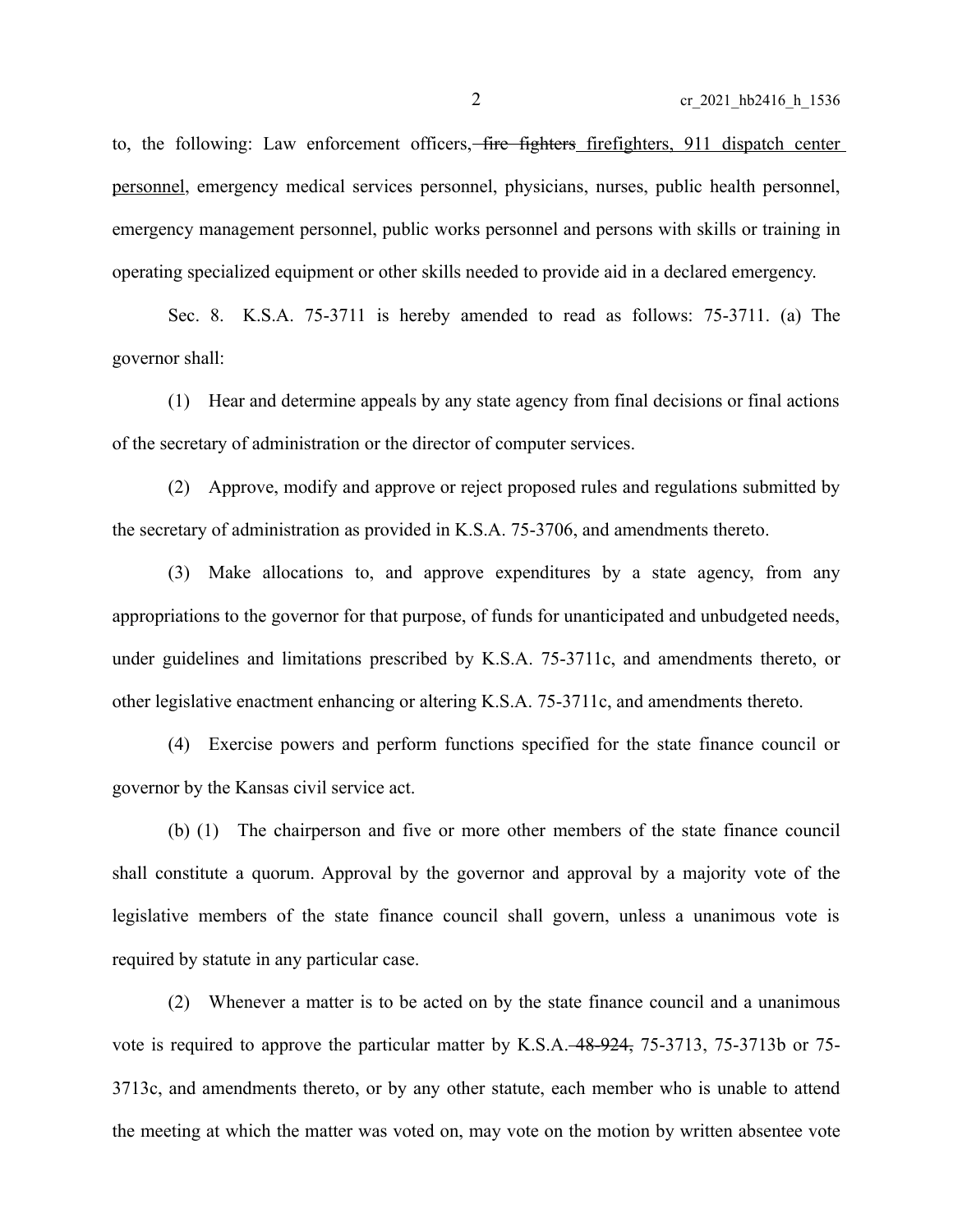in the manner prescribed by this subsection. In any such case, an absent member may vote on the motion by  $(A)$  writing the member's signature on a copy of the resolution setting forth the matter that is the subject of the motion, writing the date and indicating the member's vote for or against adoption of the resolution, and  $(B)$  submitting the copy of the resolution bearing the absentee vote to the secretary of the state finance council either before or not more than 10 days after the date of the meeting at which the motion was voted on. The secretary of the state finance council shall maintain each copy of a resolution bearing an absentee vote as part of the minutes and records of the meeting at which the motion on the resolution was voted on. The secretary shall indicate in the minutes of the meeting the name of each member voting in writing by absentee vote and the date on which the absentee vote was submitted to the secretary. If a particular matter requiring a unanimous vote receives the affirmative vote of each member of the state finance council attending the meeting and the affirmative absentee vote pursuant to this subsection of each member not attending the meeting, then the matter shall be deemed to have received the unanimous vote of all members of the state finance council.

(c) Whenever statutes provide for any matter to receive state finance council action, the same such matter shall be made a matter of business before-said the council, if and only if the matter is characterized as a legislative delegation, and in other such cases the governor shall exercise the function specified for the state finance council by applying the guidelines and limitations of K.S.A. 75-3711c, and amendments thereto, or other legislative enactment enhancing or altering the same such function.";

Also on page 11, in line 27, after "46-1202" by inserting "and 75-3711"; in line 30, by striking "and"; also in line 30, after "48-925b" by inserting "and 48-949";

And by renumbering sections accordingly;

On page 1, in the title, in line 4, after the semicolon by inserting "extending the time of an